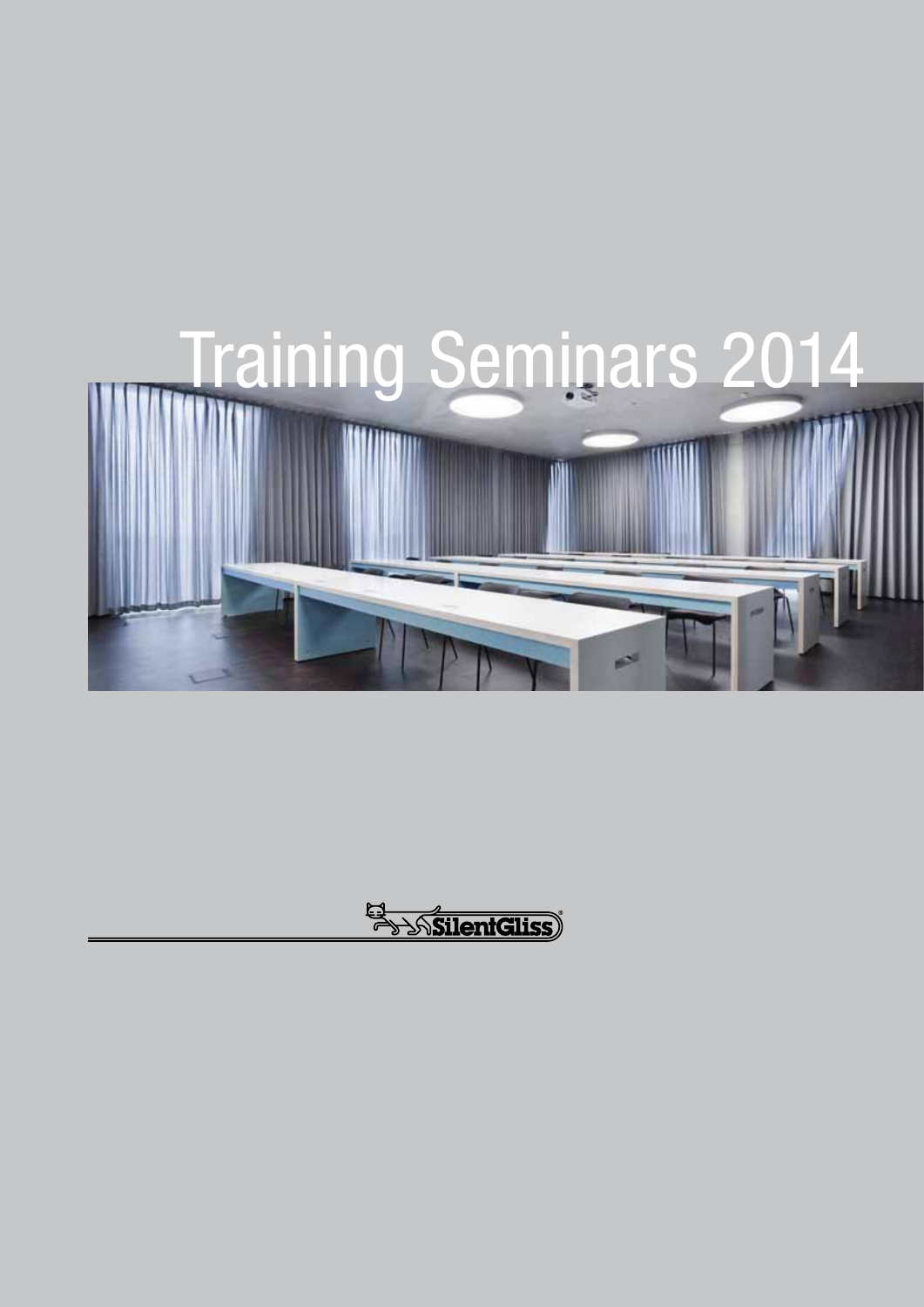## Silent Gliss Training Seminars



#### Dear Customer

Following another successful year of our product training seminars throughout 2013, we are pleased to announce our programme for 2014.

Our seminar programme, which we have been proudly running for over 30 years provides an ideal opportunity to specialise in any single Silent Gliss product group. Alternatively you are invited to attend more than one seminar should you require a broader insight across our product range.

If you are new to Silent Gliss products, new to the trade or just in need of a 'refresher' then these seminars may be particularly useful to you or members of your staff.

The programme of seminars is spread nationally with some taking place at our Showroom in London and our Head Office and factory in Broadstairs, Kent.

The seminar types are as follows

- Track and Wave Curtain Training Seminar
- Blind Product Training Seminar
- Electric Product Training Seminar
- Installer Training Seminar

For specific location details and to book places please contact Georgina Clark at our London Showroom. The seminars are free of charge but we require a returnable booking deposit of £30 per person.

Please study the course contents as detailed on the following pages to determine which seminar best suits your requirements or contact our London Showroom or your Silent Gliss representative to discuss in further detail.

Yours Sincerely Silent Gliss Ltd

Jeff Alexander Training Manager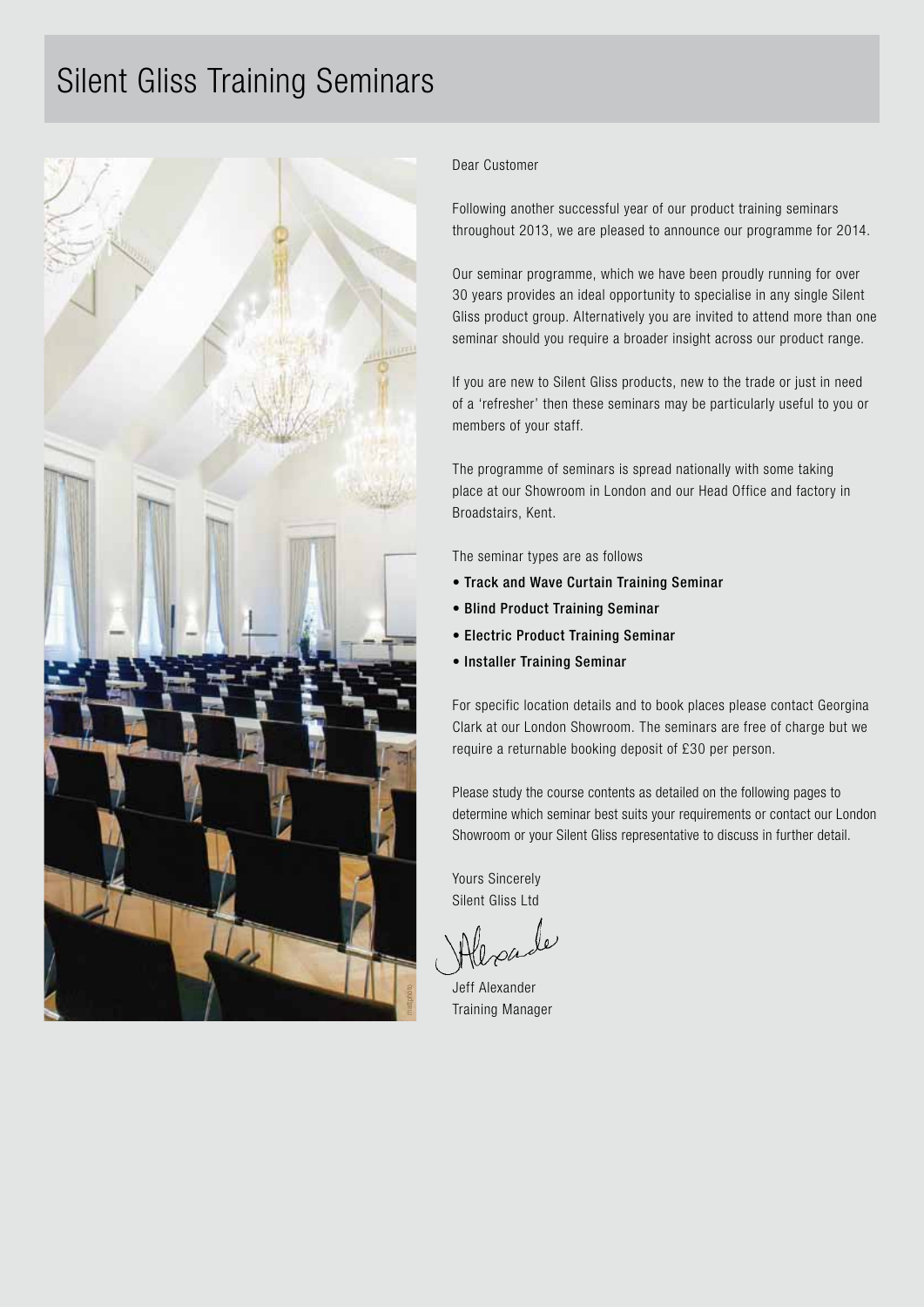### Track & Wave Curtain Seminar (TWS)

#### General Content

Silent Gliss range of hand and cord drawn curtain track systems including Metropole.

Wave curtain heading system – overview and make up guide. Child safety measures. Measuring bay windows. Introduction to Silent Gliss motorised curtain track range.

#### Learning Objectives

- The functions of the systems.
- Where and when to use them.
- Colours and standard/optional accessories.
- Fitting options.
- Child safety overview.
- Curtain weight guide and load charts.
- Wave curtain calculation and make up guide.
- Pricing the systems.
- Information required for ordering.

#### Programme

- 9.00 Registration and coffee
- 9.30 Welcome to Silent Gliss Hand drawn track systems Cord drawn track systems Metropole range Lunch The Wave curtain heading system Measuring Motorised track systems Child safety overview
- 16.00 Close

#### Who is this course best suited to?

Those involved in retail and contract sales of curtain products, selecting products, estimating and pricing, curtain design and make up and those who want to gain a basic technical knowledge of the products.

### Blind Product Seminar (BPS)

#### General Content

The Silent Gliss range of blind products and associated fabric range.

#### Learning Objectives

- The scope of the product range.
- Different modes of operation.
- Child safety measures.
- Application of the various product types.
- Silent Gliss fabrics properties and technical functions.
- Sizes and capabilities. Pricing the systems.
- Measuring guidelines and requirements.
- Motorised and remote control options.

#### Programme

- 9.00 Registration and coffee
- 9.30 Welcome to Silent Gliss
	- Roller blinds
	- Child safety overview
	- Silent Gliss fabric range "The Collection"
	- Sliding panel systems
	- Lunch
	- Roman blinds
	- Vertical blinds
	- Venetian blinds
	- Skylight systems

#### 16.00 Close

#### Who is this course best suited to?

Those involved in retail and contract sales of blind products, product selection, estimating and pricing and those who want to gain a basic technical knowledge of the products and their application.



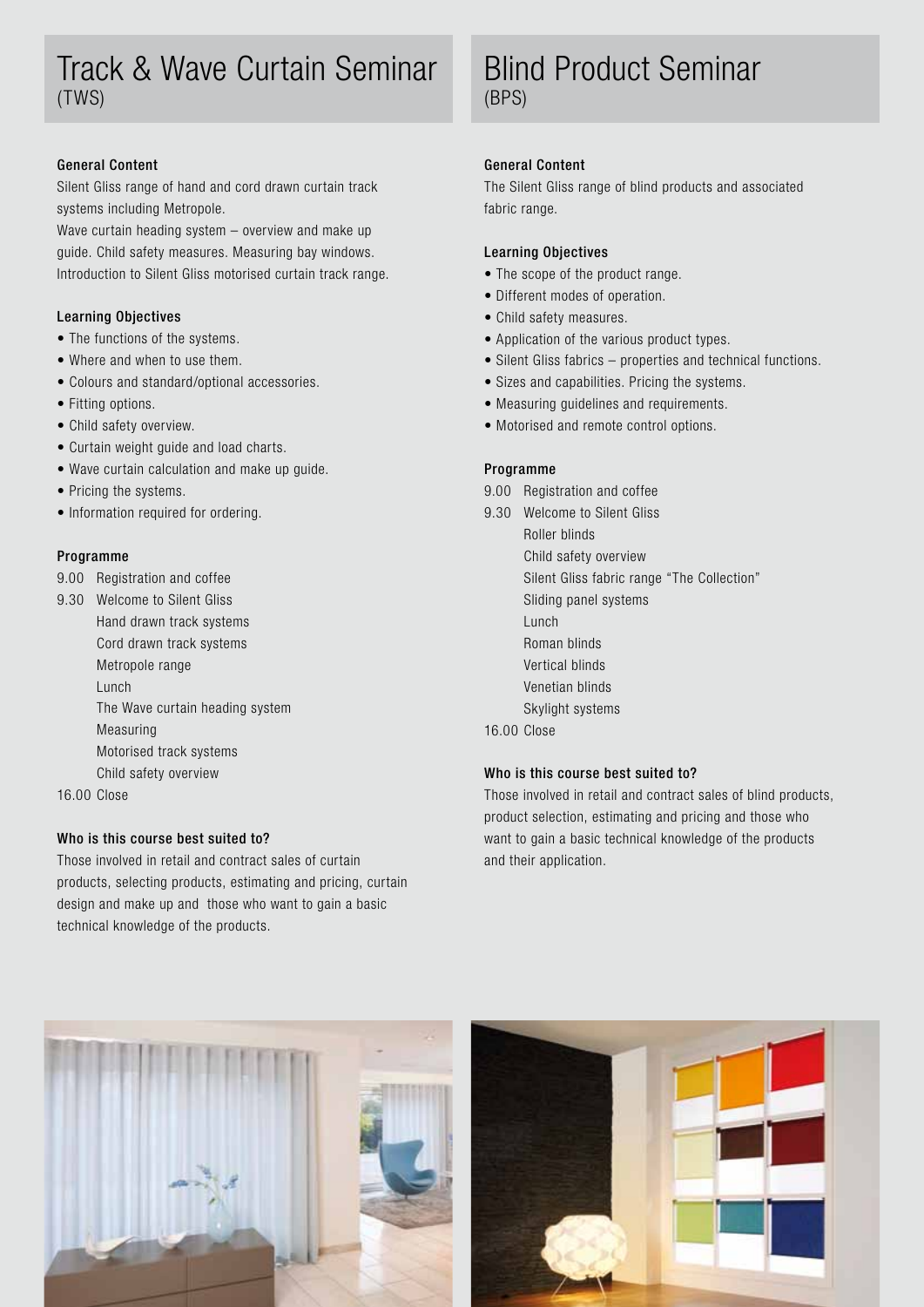### Electric Product Seminar (EPS)

#### General Content

A detailed look at the various motor types within the Silent Gliss product range together with switching and wiring options. Key product commissioning.

#### Learning Objectives

- Motor types by product group.
- Switching methods and options available.
- Wiring requirements according to product and switching options.
- Key product motor limit setting procedures.
- Control system overview.
- Silent Gliss range of wireless remote control systems.

#### Programme

- 9.00 Registration and coffee
- 9.30 Welcome to Silent Gliss
	- Introduction to motor types
	- Cable and switching requirements

Motor limit setting

- Lunch
- Control system integration topics
- Silent Gliss radio remote control systems
- Basic fault finding procedure

16.00 Close

#### Who is this course best suited to?

Those involved in retail and contract sales of motorised blind / curtain track products, product selection, estimating and pricing, the pre-installation discussion and planning of cabling and switching requirements, installers and those who want to gain a basic technical knowledge of the products and their application.

## Installer Training Seminar

1 Day Course (ITS)

#### General Content

Technical explanation of the Silent Gliss product range with emphasis on installation.

#### Learning Objectives

- How to install various Silent Gliss products.
- Installation options.
- Child safety requirements.
- Electric motor limit stop setting instruction.
- Radio control programming.
- Commissioning, testing and basic fault finding.

#### Programme

- 9.00 Registration and coffee
- 9.30 Welcome to Silent Gliss Hand, cord and Metropole track systems Child safety requirements Electrically operated tracks Measuring guidelines Lunch Roller blinds Roman blinds Sliding panel systems Vertical blinds Venetian blinds Skylight systems

#### 16.00 Close

#### Who is this course best suited to?

Mainly those who install the products as well as those involved in managing fitting teams and estimating.



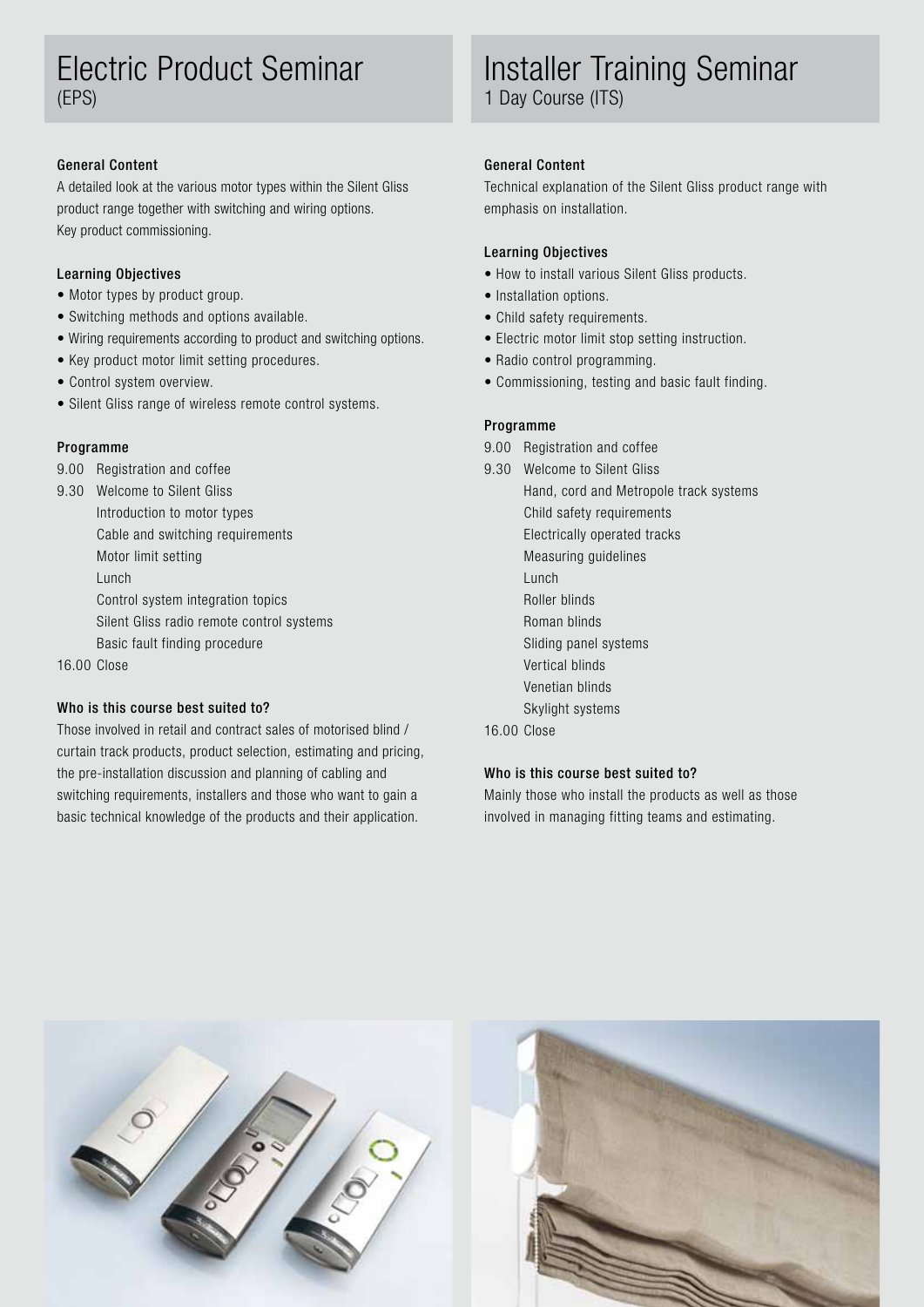# Installer Training Seminar

2 Day Course (ITS 1 & 2)

#### General Content

In-depth two day technical explanation of the Silent Gliss product range with emphasis on installation.

#### Learning Objectives

- How to install various Silent Gliss products.
- Corded track assembly exercise.
- Installation options.
- Child safety requirements.
- Track bending demonstration on portable bending tool.
- Electric motor limit stop setting instruction.
- Radio control programming.
- Commissioning, testing and basic fault finding.

#### Programme day 1

- 11.00 Registration and coffee
- 11.30 Welcome to Silent Gliss

Hand, cord and Metropole track systems Lunch Bending and measuring

- Child safety requirements
- Factory tour
- 17.00 Close

#### Programme day 1

9.00 Electrically operated track systems Roller blind systems Roman blind systems Lunch Vertical blind systems Sliding panel systems Venetian blind systems

16.00 Close

#### Who is this course best suited to?

Mainly those who install the products as well as those involved in managing fitting teams and estimating.



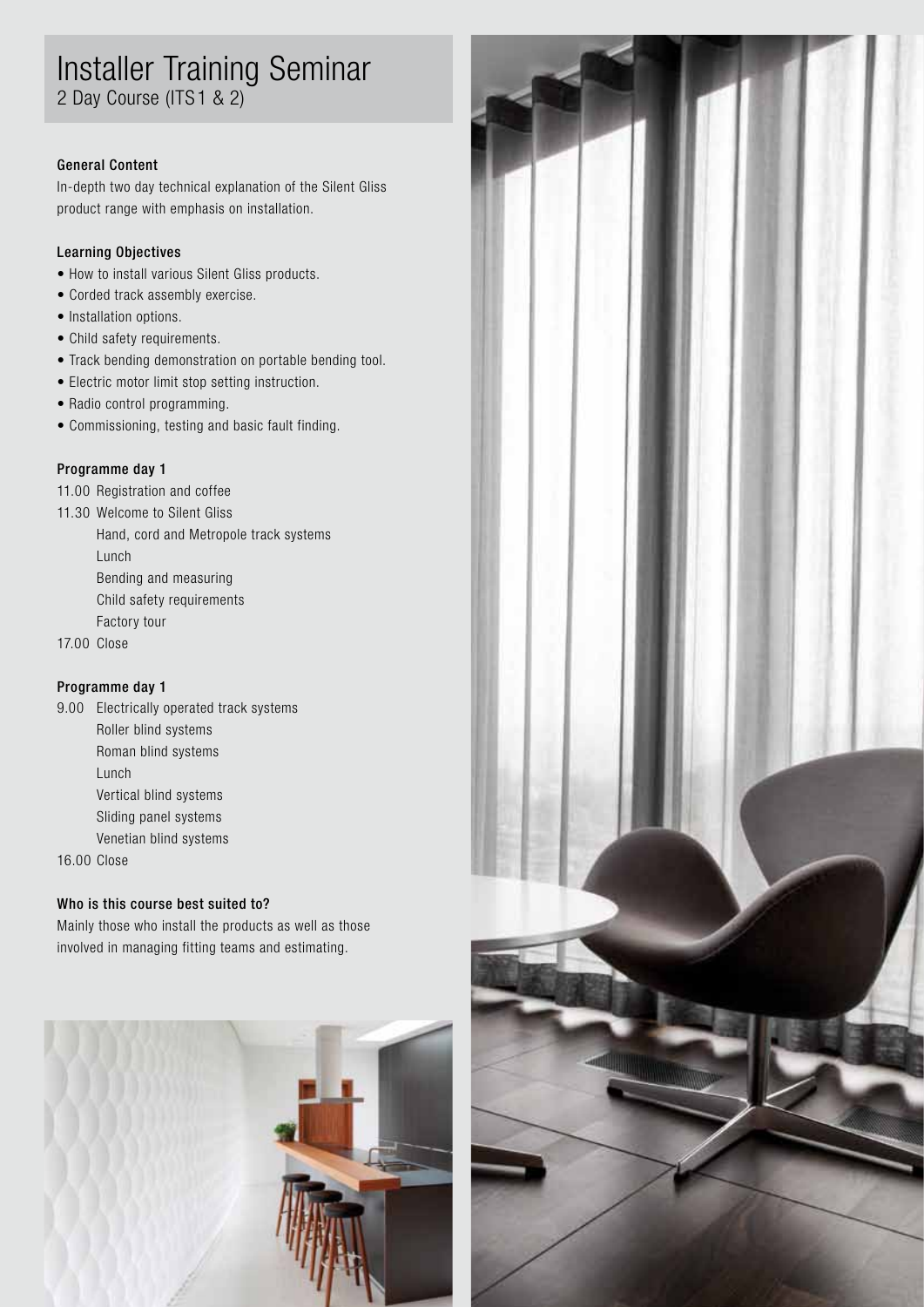## 2014 Dates & Locations

| <b>Dates</b>      | Seminar    | <b>Timings Hrs</b> | Location           |
|-------------------|------------|--------------------|--------------------|
| Feb <sub>12</sub> | ITS Pt.1   | 11.00-17.00        | <b>Broadstairs</b> |
| Feb13             | ITS Pt.2   | 09.00-16.00        | <b>Broadstairs</b> |
| Feb 27            | <b>TWS</b> | 09.00-16.00        | Midlands           |
| March 4           | <b>TWS</b> | 09.00-16.00        | South West         |
| March 5           | EPS        | 09.00-16.00        | South West         |
| March 12          | <b>TWS</b> | 09.00-16.00        | Scotland           |
| March 13          | EPS        | 09.00-16.00        | Scotland           |
| March 19          | <b>TWS</b> | 09.00-16.00        | North              |
| March 20          | EPS        | 09.00-16.00        | North              |
| March 26          | <b>TWS</b> | 09.00-16.00        | <b>BDC</b> London  |
| March 27          | EPS        | $09.00 - 16.00$    | <b>BDC</b> London  |
| May 14            | ITS Pt.1   | $11.00 - 17.00$    | <b>Broadstairs</b> |
| <b>May 15</b>     | ITS Pt.2   | 09.00-16.00        | <b>Broadstairs</b> |
| June 10           | <b>ITS</b> | 09.00-16.00        | Midlands           |
| June 18           | <b>ITS</b> | 09.00-16.00        | <b>BDC</b> London  |
| June 19           | <b>BPS</b> | 09.00-16.00        | <b>BDC</b> London  |
| Sept 10           | <b>BPS</b> | 09.00-16.00        | North              |
| Sept 16           | TWS        | 09.00-16.00        | <b>BDC</b> London  |
| Sept 17           | <b>BPS</b> | 09.00-16.00        | <b>BDC</b> London  |
| Sept 24           | ITS Pt.1   | $11.00 - 17.00$    | <b>Broadstairs</b> |
| Sept 25           | ITS Pt.2   | $09.00 - 16.00$    | <b>Broadstairs</b> |
| Oct 2             | <b>BPS</b> | 09.00-16.00        | Scotland           |
| Oct 7             | <b>ITS</b> | $09.00 - 16.00$    | South West         |
| Oct 8             | <b>BPS</b> | 09.00-16.00        | South West         |
| <b>Oct 22</b>     | <b>BPS</b> | $09.00 - 16.00$    | Midlands           |
| <b>Oct 23</b>     | EPS        | $09.00 - 16.00$    | Midlands           |

### How to Apply

Please contact Georgina Clark at our London Showroom for information on exact location and availability. Places are limited and in demand so it would be helpful if you could be flexible with dates.

#### Tel. 020 7288 6100 / 6101 e-mail georginaclark@silentgliss.co.uk

#### Key to Seminars

(All seminars are one day in duration except ITS Pt's 1 & 2)

| ITS Pt. $1 & 2$ | 2 day Installer Training Seminar*<br>(Only at Broadstairs HQ location) |
|-----------------|------------------------------------------------------------------------|
| <b>ITS</b>      | Installer Training Seminar                                             |
| <b>TWS</b>      | Track & Wave Curtain Seminar                                           |
| <b>BPS</b>      | <b>Blind Product seminar</b>                                           |
| <b>FPS</b>      | Electric Product Seminar                                               |

\*Please note that the cost of overnight accommodation is not covered by Silent Gliss. Local hotel details are available on request.

For actual seminar locations please contact Silent Gliss as indicated above.



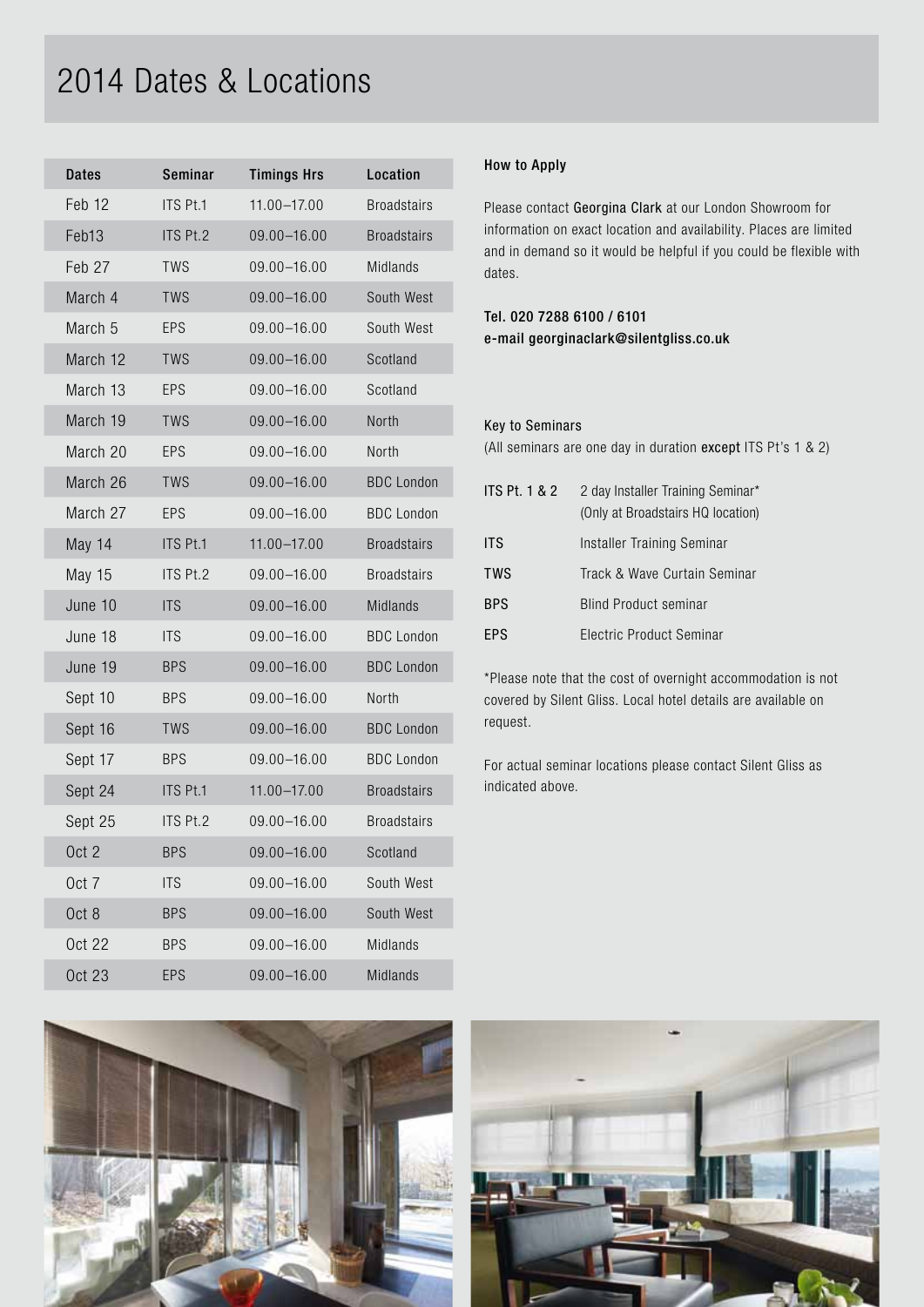## Location Details

#### London Showroom Business Design Centre Upper Street Islington Green London N1 0QH

Tel. 020 7288 6100 / 6101 georginaclark@silentgliss.co.uk





#### Broadstairs Factory

Silent Gliss Ltd. Pyramid Business Park Broadstairs Kent CT10 2PT

Tel. 01843 863571 info@silentgliss.co.uk